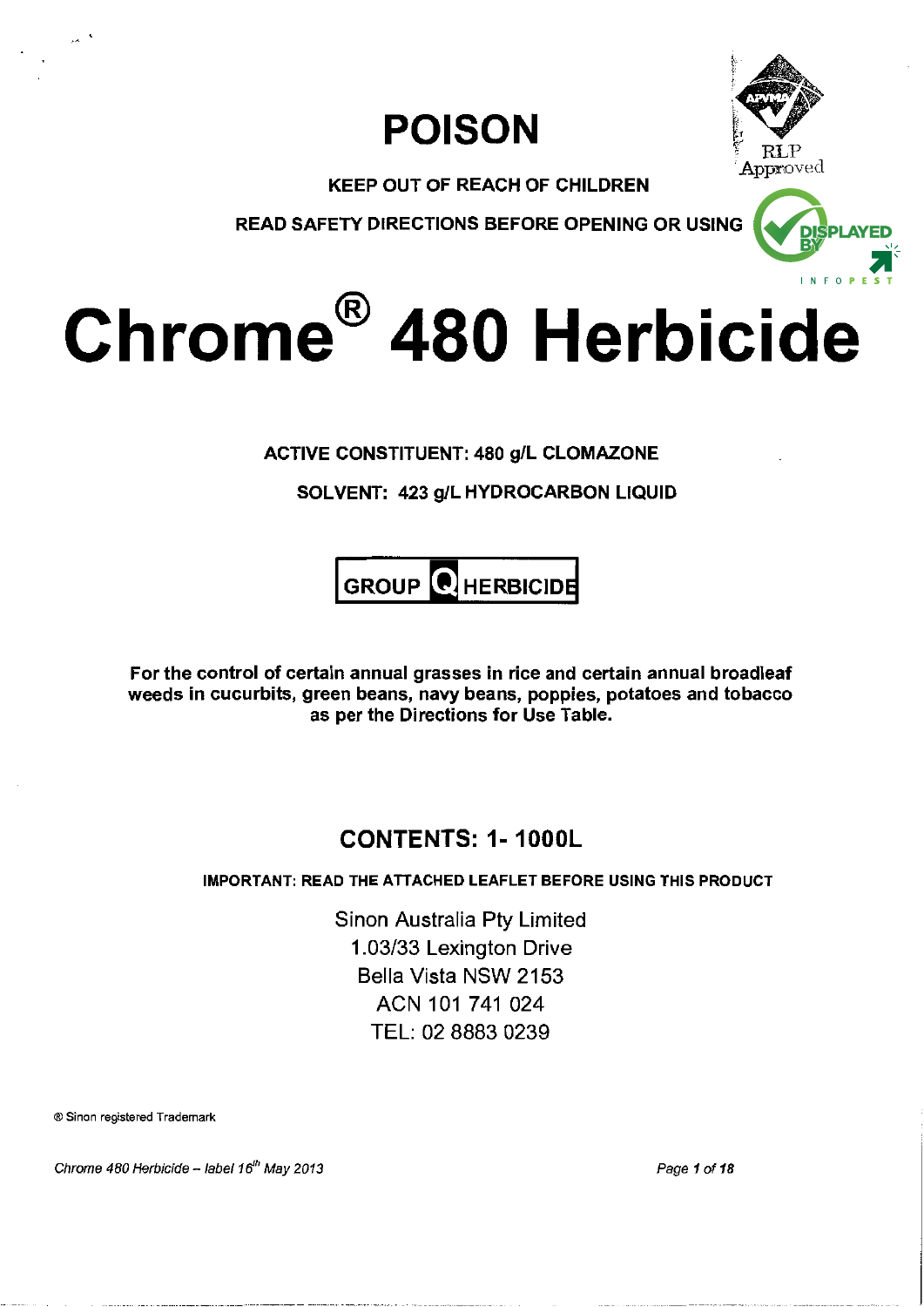#### **STORAGE AND DISPOSAL**

DO NOT store near (or allow to contact) fertilisers, fungicides or pesticides. Store in the closed, original container in a well ventilated area, as cool as possible. Do not store for prolonged periods in direct sunlight. Store in a locked room or place away from children, animals, food, feed stuffs, seed and fertilisers.

Spillage – In case of spillage, confine and absorb spilled product with absorbent material such as sand, clay or cat litter. Dispose of waste as indicated below or according to Australian Standard 2507- Storage and Handling of Pesticides. Do NOT allow spilled product to enter sewers, drains, creeks or any other waterways.

#### **1 - 20L Containers:**

Triple or preferably pressure rinse empty containers before disposal. Add rinsings to spray tank. Do not dispose of undiluted chemicals on site. If recycling, replace cap and return clean containers to recycler or designated collection point. If not recycling, break, crush or puncture and deliver empty packaging for appropriate disposal to an approved waste management facility. If an approved waste management facility is not available bury the empty packaging 500 mm below the surface in a disposal pit specifically marked and set up for this purpose clear of waterways, desirable vegetation and tree roots, in compliance with relevant Local, State or Territory government regulations. Do not burn empty containers or product.

### **100 and 110L, 1000L Containers:**

Empty containers fully into application equipment. Close all valves and return to point of supply for refill or storage.

### **SAFETY DIRECTIONS**

Harmful if inhaled or swallowed. Will irritate the eyes and skin. Avoid contact with eyes and skin. Do not inhale vapour. When opening the container and preparing spray, wear cotton overalls buttoned to the neck and wrist (or equivalent clothing), elbow length nitrile gloves and face shield or goggles. When using the prepared spray, wear cotton overalls buttoned to the neck and wrist (or equivalent clothing) and elbow length nitrile gloves. If product in eyes, wash it out immediately with water. Wash hands after use. After each day's use, wash gloves, face shield or goggles and contaminated clothing.

#### **FIRST AID**

If poisoning occurs, contact a doctor or Poisons Information Centre. Phone Australia 13 11 26. If swallowed, do NOT induce vomiting. Give a glass of water.

# **MATERIAL SAFETY DATA SHEET**

Additional information is listed in the MSDS, which is available from the supplier.

#### **NOTICE TO BUYER**

Seller warrants that the product conforms to its chemical description and is reasonably fit for the purpose stated on the label when used in accordance with directions under normal conditions of use. No warranty of merchantability for a particular purpose, express or implied, extends to the use of the product contrary to label instructions, or under abnormal conditions.

APVMA Approval No: 69054/59726 BATCH No. DOM:

| In a Transport         | <b>SPECIALIST ADVICE</b> |
|------------------------|--------------------------|
| <b>Emergency</b>       | IN EMERGENCY ONLY        |
| <b>Dial</b>            | 1800 033 111             |
| aaa                    | ALL HOURS AUSTRALIA WIDE |
| Police or Fire Brigade |                          |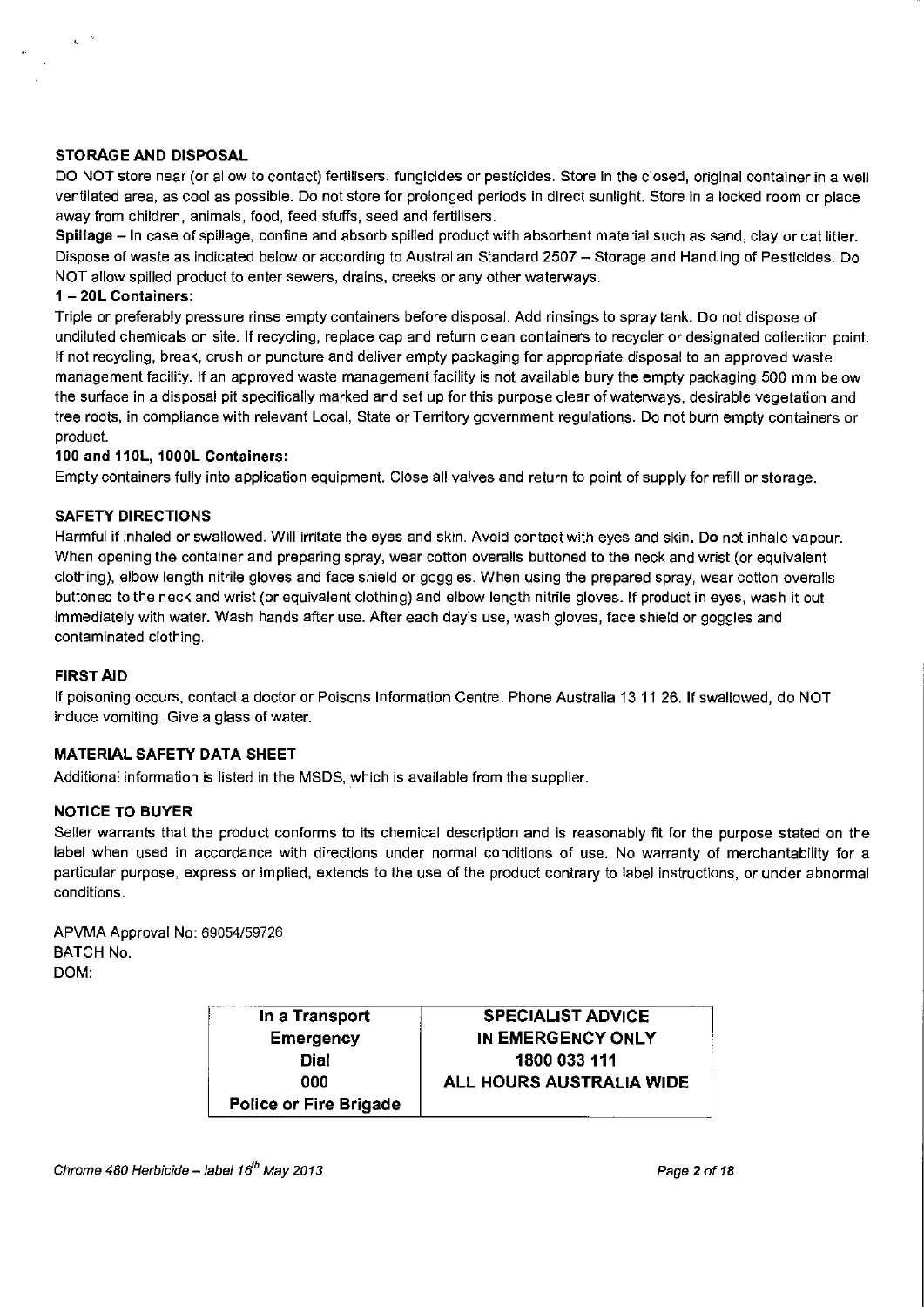# **POISON**

# KEEP OUT OF REACH OF CHILDREN

READ SAFETY DIRECTIONS BEFORE OPENING OR USING

# **Chrome 480 Herbicide**

# ACTIVE CONSTITUENT: 480 g/L CLOMAZONE

SOLVENT: 423 g/L HYDROCARBON LIQUID

# $GROUP$  HERBICIDE

For the control of certain annual grasses in rice and certain annual broadleaf weeds in cucurbits, green beans, navy beans, poppies, potatoes and tobacco as per the Directions for Use Table.

APVMAAPPROVAL NO: 69054/59726

IMPORTANT: READ THIS LEAFLET BEFORE USING THIS PRODUCT

Sinon Australia Pty Limited 1.03/33 Lexington Drive Bella Vista NSW 2153 ACN 101 741 024 TEL: 02 8883 0239

Chrome 480 Herbicide - label 16<sup>th</sup> May 2013

Page 3 of 18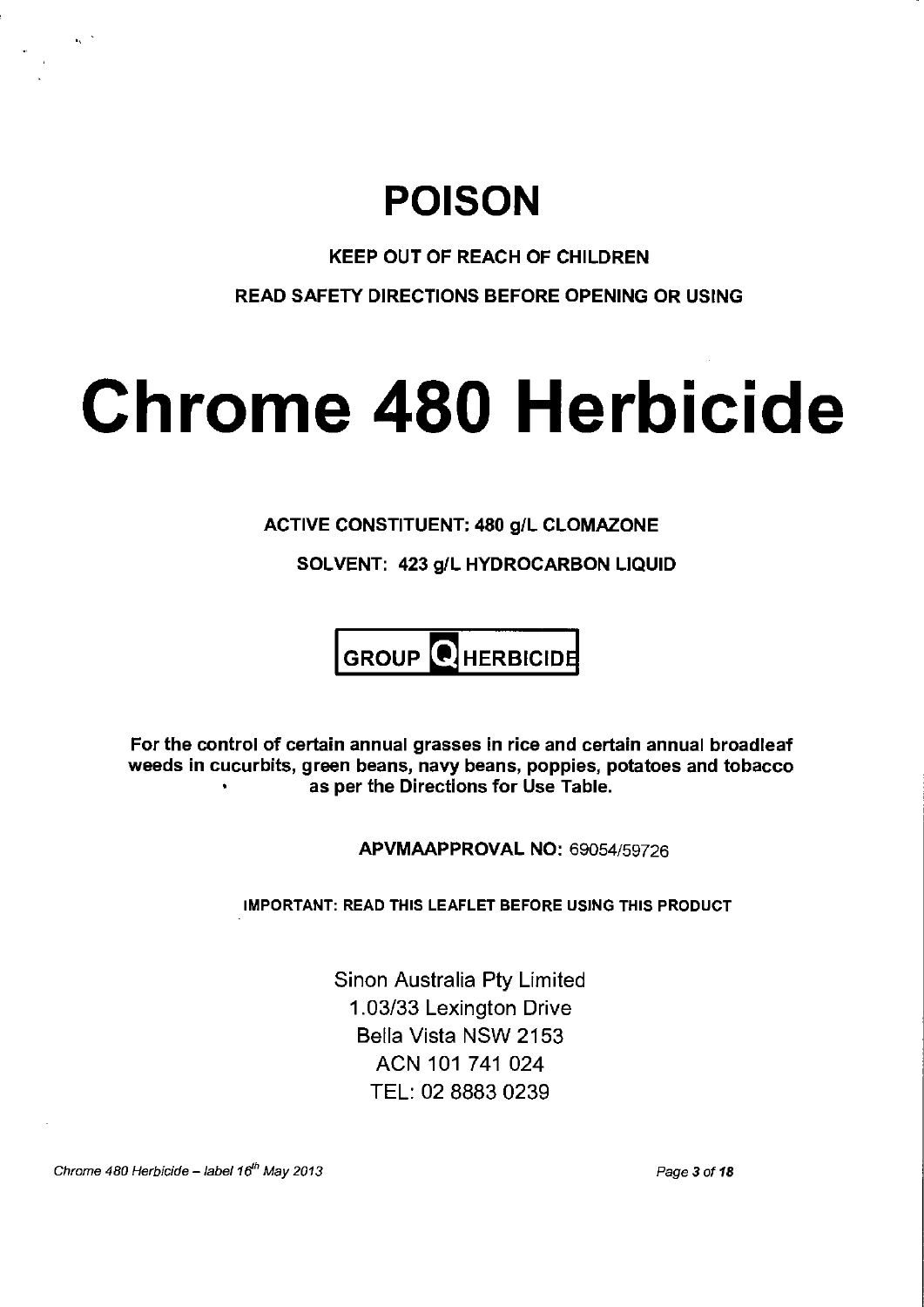### DIRECTIONS FOR USE

# RICE

#### DRILL AND PASTURE SOD SOWN RICE- APPLICATION PRIOR TO PERMANENT WATER

#### Restraints:

DO NOT apply from the air by helicopter or fixed wing aircraft.

DO NOT apply Stam<sup>\*</sup> within 14 days of applying insecticides to avoid serious damage to rice.

DO NOT apply to the variety lllabong.

DO NOT apply high label rates (above 500mL/ha) on light-textured soils and/or soils with low organic carbon content as severe crop injury may result.

| <b>CROP</b>                                                                        | <b>WEEDS</b><br><b>CONTROLLED</b>                                                                | <b>RATE</b>                                                                       | <b>CRITICAL COMMENTS</b>                                                                                                                                                                                                                                                                                                                                                                                                                                                                                                                                          |
|------------------------------------------------------------------------------------|--------------------------------------------------------------------------------------------------|-----------------------------------------------------------------------------------|-------------------------------------------------------------------------------------------------------------------------------------------------------------------------------------------------------------------------------------------------------------------------------------------------------------------------------------------------------------------------------------------------------------------------------------------------------------------------------------------------------------------------------------------------------------------|
| <b>Rice</b><br>Application prior to PERMANENT<br>WATER to drill or sod sown crops. |                                                                                                  |                                                                                   | Application prior to Permanent Water: Rice seed should be sown shallow<br>to encourage rapid emergence which will allow permanent water to be<br>applied earlier. In a sod sown situation the pasture must be properly<br>controlled before the CHROME 480 tank mixes are applied. Apply the<br>tank mixes by boom spray to give uniform and thorough coverage of the soil<br>and weeds<br>- refer to directions in Application section.                                                                                                                          |
|                                                                                    | Barnyard grass<br>Echinochloa spp.<br>Silver top grass<br>Leptochioa fusca                       | 500 to 600mL/ha<br>plus Sinmosa 250<br>Herbicide<br>(paraquat 250g/L)<br>800mL/ha | Apply to dry soil after the first flush but prior to crop emergence when grass<br>weeds are up to 1 leaf in size. Use of the higher rate will provide slightly<br>longer residual control of grass weeds but may increase early crop effect. A<br>second flush irrigation or rainfall is required within 5 days to activate the<br>CHROME 480. Permanent water needs to be applied within 2 weeks of<br>application to minimise likelihood of late germinations of barnyard grass.<br>Carefully inspect bays prior to permanent flooding for late germinations of |
|                                                                                    |                                                                                                  |                                                                                   | barnyard grass and re-treat with an alternate product if required. Refer to<br>the Sinmosa or other paraquat product label before applying this mixture.                                                                                                                                                                                                                                                                                                                                                                                                          |
|                                                                                    | Barnyard grass<br>Echinochloa spp.<br>Silver top grass<br>Leptochloa fusca<br>(suppression only) | 500 to 600 mL/ha<br>plus Stam*<br>7.5L/ha                                         | Apply prior to permanent water to emerged rice and barnyard grass up to 4<br>leaf in size. Allow 1 to 5 days between application and flooding by<br>permanent water. To assist weed control fully submerge grass weeds with<br>permanent water for as long as the rice will tolerate before allowing flood<br>levels to abate. Warm day temperatures after application eg 25-26°C are<br>required for effective results. Refer to the Stam label before applying this<br>mixture.                                                                                 |
|                                                                                    |                                                                                                  |                                                                                   | Transient bleaching, yellowing or leaf burn of rice seedlings can occur<br>following application of this mix. In most cases seedlings usually recover<br>rapidly.                                                                                                                                                                                                                                                                                                                                                                                                 |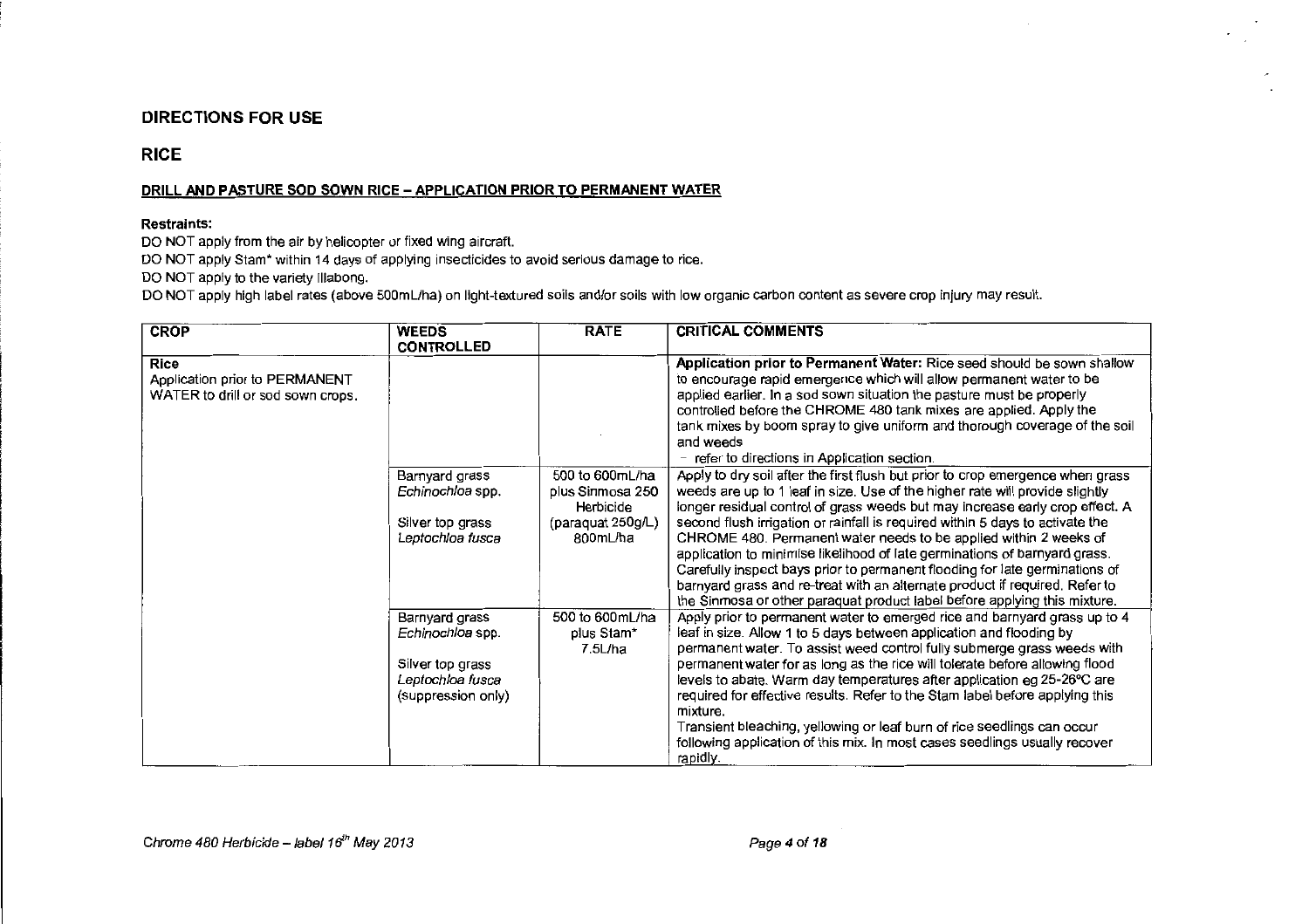#### **DRILL, SOD SOWN. DRY BROADCAST AND AERIAL SOWN RICE- APPLICATION AT INUNDATION**

#### **Restraints:**

DO NOT apply by air by helicopter or fixed wing aircraft.

DO NOT apply with a boom spray.

DO NOT apply to the variety Illabong established by the following methods - drill, sod or dry sown prior to permanent flood water.

DO NOT apply high label rates (above 500mL/ha) on light-textured soils and/or soils with low organic carbon content as severe crop injury may result.

| <b>CROP</b>                                                                                                               | <b>WEEDS</b><br><b>CONTROLLED</b>                          | <b>RATE</b> | <b>CRITICAL COMMENTS</b>                                                                                                                                                                                                                                                                                                                                                                                                                                                     |
|---------------------------------------------------------------------------------------------------------------------------|------------------------------------------------------------|-------------|------------------------------------------------------------------------------------------------------------------------------------------------------------------------------------------------------------------------------------------------------------------------------------------------------------------------------------------------------------------------------------------------------------------------------------------------------------------------------|
| Rice<br>Application AT INUNDATION to<br>permanent flood water in drill or sod<br>sown, dry sown and aerial sown<br>crops. | Barnyard grass<br>Echinochloa spp.                         | 600mL/ha    | Application at Inundation: Optimum control is achieved by ensuring<br>seedbed is free of germinated grasses prior to flooding. Dilute Chrome 480<br>in water and apply as a drip at inundation to permanent flood water<br>using a constant head siphon up to the 4 leaf rice stage. Refer to general<br>instructions for application and water management details.<br>Apply to weeds up to 2 leaf in size (or up to the 4 leaf stage in dry sown and<br>aerial sown crops). |
|                                                                                                                           | Silver top grass<br>Leptochloa fusca<br>(Suppression only) | 600mL/ha    | Apply to weeds up to 2 leaf in size.                                                                                                                                                                                                                                                                                                                                                                                                                                         |

 $\cdot$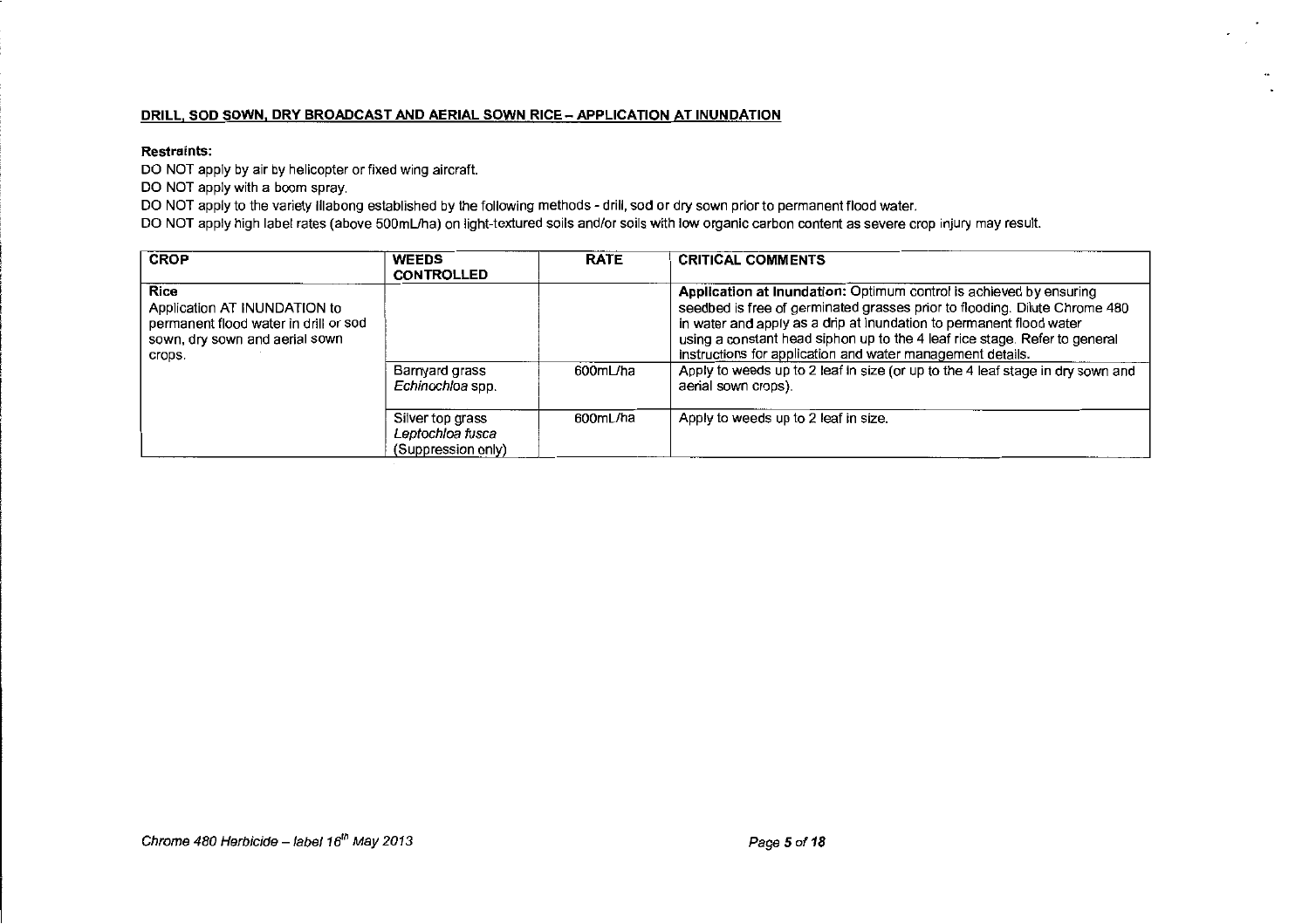#### DRY BROADCAST AND AERIAL SOWN RICE - FLOODED BAY - PRIMER TREATMENT IN A SPLIT APPLICATION

#### Restraints:

DO NOT apply CHROME 480 tank mixes into permanent flood water by helioopter or fixed-winged aircraft fitted with a oonventional multi nozzle boom. DO NOT apply with a boom spray.

DO NOT use this application sequence with Saturn\* on long grain rice varieties.

DO NOT apply to the variety lllabong established by dry broadcast sowing prior to permanent flood water.

| <b>CROP</b>                                                                                                                                             | <b>WEEDS</b><br><b>CONTROLLED</b>                                                                | <b>RATE</b>                                               | <b>CRITICAL COMMENTS</b>                                                                                                                                                                                                                                                                                                                                                                                                                                                                                                                                                                                                                           |
|---------------------------------------------------------------------------------------------------------------------------------------------------------|--------------------------------------------------------------------------------------------------|-----------------------------------------------------------|----------------------------------------------------------------------------------------------------------------------------------------------------------------------------------------------------------------------------------------------------------------------------------------------------------------------------------------------------------------------------------------------------------------------------------------------------------------------------------------------------------------------------------------------------------------------------------------------------------------------------------------------------|
| <b>Rice</b><br>Application to PERMANENT WATER to<br>crops established by aerial sowing or<br>broadcasted onto soil surface prior to<br>permanent flood. |                                                                                                  |                                                           | Application to Permanent Water: To achieve optimum control ensure<br>seedbed is free of germinated grasses prior to flooding. Apply by SCWIIRT<br>method direct to the floodwater of permanently flooded bays by tractor,<br>4WD motorbike, helicopter or fixed wing aircraft fitted with a Bickley boom.<br>Apply to flood water from pre sowing up to the 2-leaf rice stage. Lock up<br>bays prior to application to cease water movement. Refer to General<br>Instructions for application and water management details.<br>When applying with the Bickley boom always add 41-A drift retardant at a<br>rate of 60g per 100L of spray solution. |
|                                                                                                                                                         | Barnyard grass<br>Echinochloa spp.<br>Silver top grass<br>Leptochloa fusca<br>(suppression only) | 250-300mL/ha<br>٠<br>Taipan*<br>2L/ha                     | 1 <sup>st</sup> Application - Pre-sowing<br>Apply to newly flooded bays prior to weed germination. Use the low rate<br>only under situations of low anticipated weed pressure. The higher rate will<br>provide more reliable control where some weeds may have commenced<br>germination or where weed levels are expected to be high. If silver top<br>grass is expected to be a major problem use the full rate (600mL/ha) of<br>CHROME 480 - refer to the "Application into permanent water - single<br>application" section in the general instructions. Refer to the Taipan label for<br>full directions before applying this mixture.         |
|                                                                                                                                                         |                                                                                                  | Saturn*<br>2.75-3.75L/ha<br>or<br>Ordram*<br>2.5-3.75L/ha | 2 <sup>nd</sup> Application - Post-sowing<br>If following with Saturn refer to the Saturn label for full directions before<br>applying. If using Saturn barnyard grass must be at the 0 to 3 leaf stage at a<br>application. Use of the higher rate may give slightly more reliable control of<br>barnyard grass but may also increase crop effect.<br>Use the lower rate of Ordram when barnyard grass is at the 0 to 2 leaf<br>stage. Use the higher rate if barnyard grass is at the 1 to 4 leaf stage and<br>silver top grass is up to 2 leaf stage. Refer to the Ordram label for full<br>directions before applying this mixture.            |

 $\mathbf{r}$ 

 $\ddot{\phantom{a}}$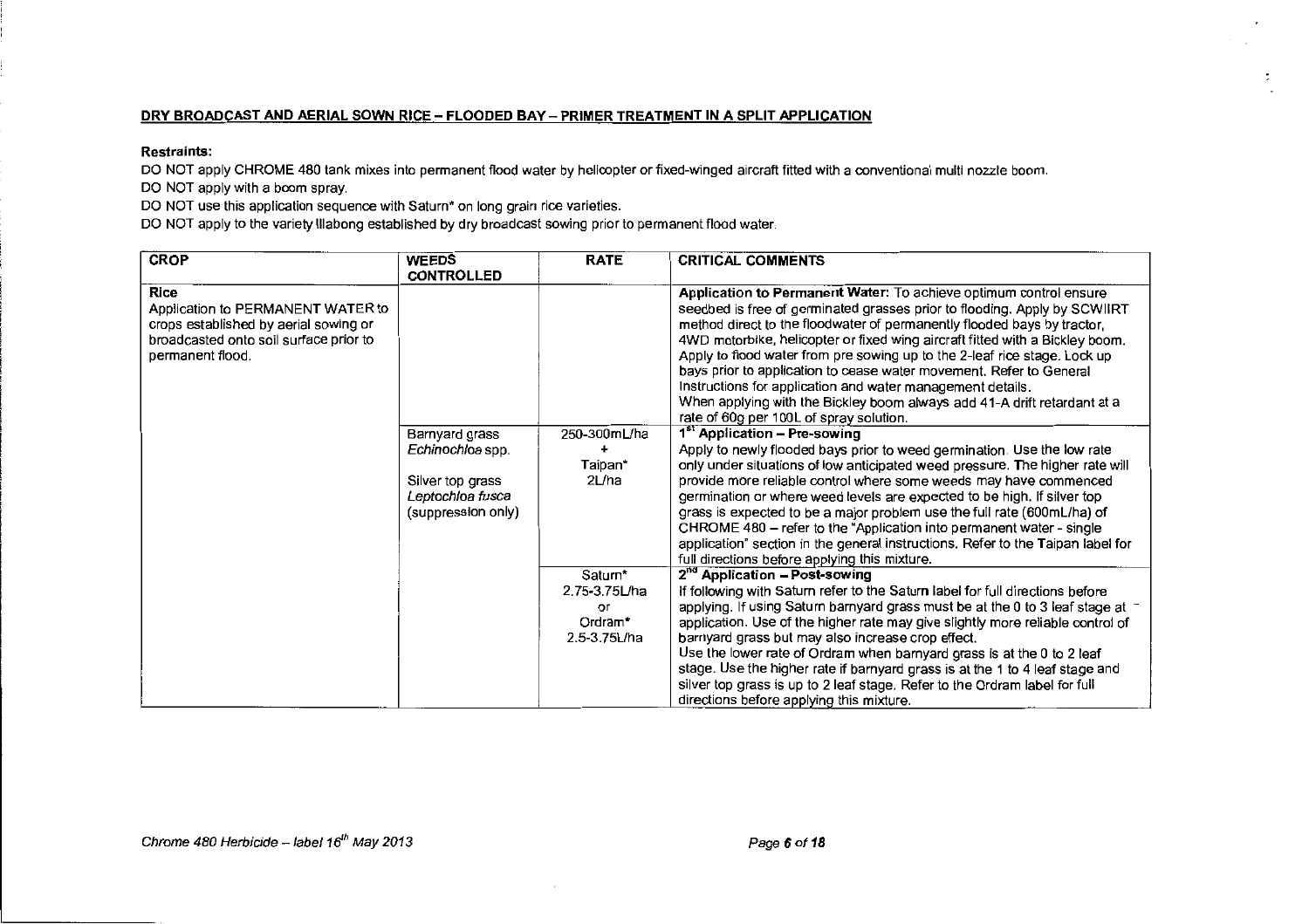#### **DRY BROADCAST AND AERIAL SOWN RICE- FLOODED BAY- SINGLE APPLICATION**

#### **Restraints:**

DO NOT apply into permanent flood water by helicopter or fixed-winged aircraft fitted with a conventional multi nozzle boom.

DO NOT apply with a boom spray.

DO NOT apply to the variety lllabong established by dry broadcast sowing prior to permanent flood water.

DO NOT apply high label rates (above 500mL/ha} on light-textured soils and/or soils with low organic carbon content as severe crop injury may result.

| <b>CROP</b>                                                                                                                                      | <b>WEEDS</b><br><b>CONTROLLED</b>                          | <b>RATE</b>          | <b>CRITICAL COMMENTS</b>                                                                                                                                                                                                                                                                                                                                                                                                                                                                                                                                                                                                                           |
|--------------------------------------------------------------------------------------------------------------------------------------------------|------------------------------------------------------------|----------------------|----------------------------------------------------------------------------------------------------------------------------------------------------------------------------------------------------------------------------------------------------------------------------------------------------------------------------------------------------------------------------------------------------------------------------------------------------------------------------------------------------------------------------------------------------------------------------------------------------------------------------------------------------|
| Rice<br>Application to PERMANENT WATER to<br>crops established by aerial sowing or<br>broadcasted onto soil surface prior to<br>permanent flood. |                                                            |                      | Application to Permanent Water: To achieve optimum control ensure<br>seedbed is free of germinated grasses prior to flooding. Apply by SCWIIRT<br>method direct to the floodwater of permanently flooded bays by tractor,<br>4WD motorbike, helicopter or fixed wing aircraft fitted with a Bickley boom.<br>Apply to flood water from pre sowing up to the 2-leaf rice stage. Lock up<br>bays prior to application to cease water movement. Refer to General<br>Instructions for application and water management details. When applying<br>with the Bickley boom always add 41-A drift retardant at a rate of 60g per<br>100L of spray solution. |
|                                                                                                                                                  | Barnyard grass<br>Echinochloa spp.                         | 400mL/ha<br>500mL/ha | Apply to weeds up to 4 leaf in size which have germinated since flooding.<br>Apply to small weeds up to 2 leaf in size.<br>Apply when high barnyard grass populations are expected or weeds up to 3                                                                                                                                                                                                                                                                                                                                                                                                                                                |
|                                                                                                                                                  |                                                            | 600mL/ha             | leaf in size.<br>Use the highest rate when a range of weed sizes occur up to 4 leaf in size.                                                                                                                                                                                                                                                                                                                                                                                                                                                                                                                                                       |
|                                                                                                                                                  | Silver top grass<br>Leptochloa fusca<br>(suppression only) |                      | Apply to small weeds up to 2 leaf in size which have germinated since<br>flooding.                                                                                                                                                                                                                                                                                                                                                                                                                                                                                                                                                                 |
|                                                                                                                                                  |                                                            | 500mL/ha             | Apply to small weeds up to 1 leaf in size.                                                                                                                                                                                                                                                                                                                                                                                                                                                                                                                                                                                                         |
|                                                                                                                                                  |                                                            | 600mL/ha U           | Use the higher rate when high silver top populations are expected or weeds<br>are at the 2 leaf stage.                                                                                                                                                                                                                                                                                                                                                                                                                                                                                                                                             |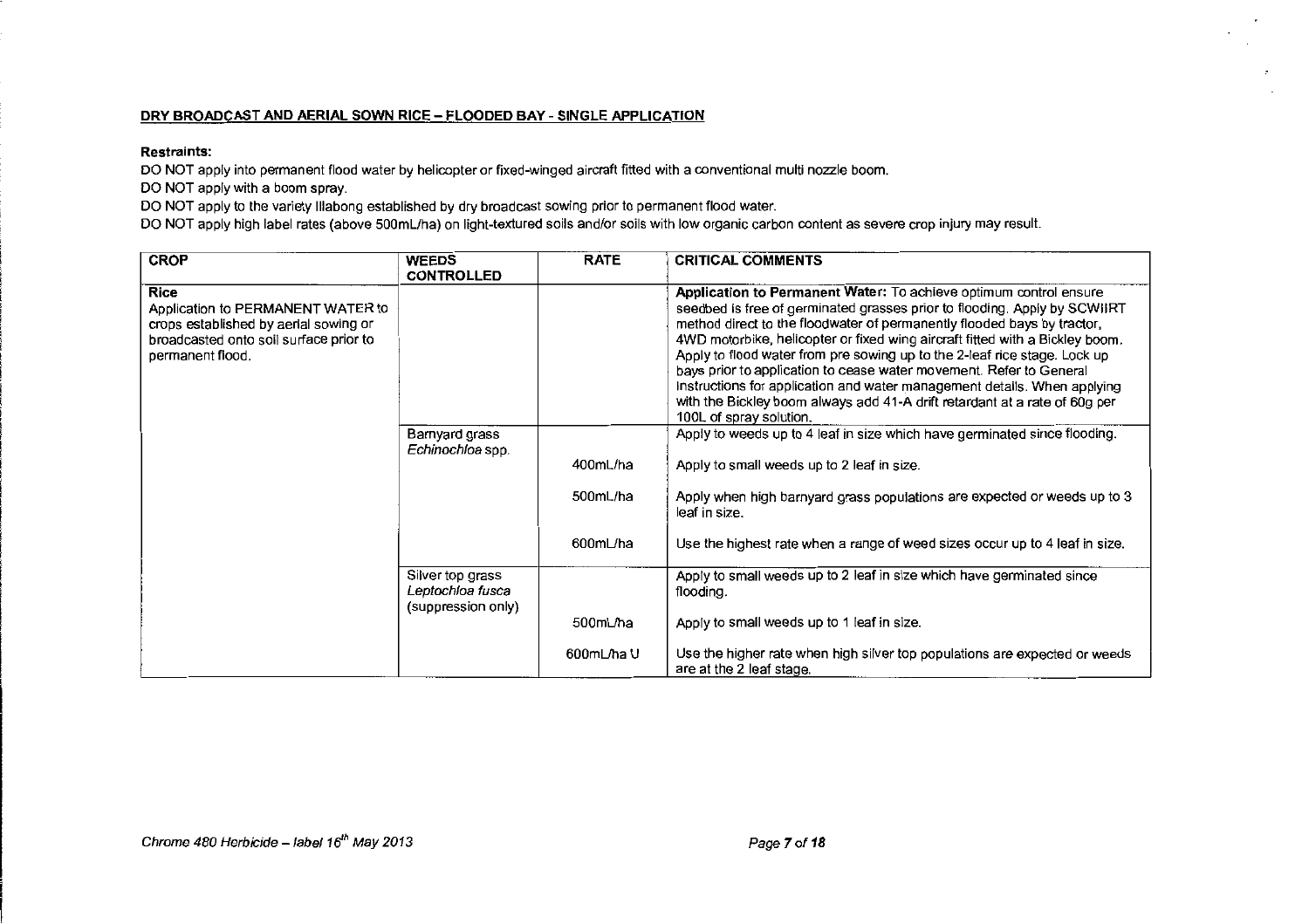# **OTHER CROPS- CUCURBITS, BEANS, POPPIES, POTATOES, TOBACCO**

#### **Restraints:**

DO NOT apply by aircraft or through irrigation equipment.

DO NOT apply more than a combined total of 2L/ha on any one paddock in any 12 month period.

DO NOT apply in fog or conditions conducive to fog.

DO NOT apply to soil intended for seedling transplants, with the exception of tobacco.

DO NOT mechanically incorporate CHROME 480 into soil.

DO NOT apply to soils with both organic carbon content less than 2% and clay content less than 15%, excluding poppy and tobacco crops which have a higher crop **tolerance to clomazone at label rates.** 

#### **How to use tables:**

1. Select rate, or rate range, for use in your crop from **Table 1.** 

2. Check crop tolerance using crop tolerance soil type **(Table** 2) of the soil that your crop is to be grown in, to determine maximum crop tolerance range. Crop damage may occur if using rates higher than shown in **Table 2.** 

Note: Use lower rate (500mL/ha) in combination with other post plant pre emergent herbicides to broaden weed spectrum.

#### **TABLE 1**

| <b>CROP</b>                                                                    | <b>WEEDS</b>                                                                                                                                                                                                                                   | <b>RATE</b>    | <b>CRITICAL COMMENTS</b>                                                                                                                                                                                                                                                                                                                                                                                                                          |
|--------------------------------------------------------------------------------|------------------------------------------------------------------------------------------------------------------------------------------------------------------------------------------------------------------------------------------------|----------------|---------------------------------------------------------------------------------------------------------------------------------------------------------------------------------------------------------------------------------------------------------------------------------------------------------------------------------------------------------------------------------------------------------------------------------------------------|
|                                                                                | <b>CONTROLLED</b>                                                                                                                                                                                                                              |                |                                                                                                                                                                                                                                                                                                                                                                                                                                                   |
| Cucumber<br>Pumpkins<br>Kabocha squash<br>Rockmelons<br>Watermelon<br>Zucchini | Apple of Peru (Nicandra physalodes)<br>Blackberry nightshade (Solanum<br>nigrum)<br>Fat hen (Chenopodium album)<br>Pig weed (Portulaca oleracea)<br>Potato weed (Galinsoga parviflora)<br>Amaranth (Amaranthus powellii)<br>(Suppression only) | $0.5 - 1$ L/ha | DO NOT apply to soil intended for cucurbit seedling transplants.<br>Watermelons are sensitive to CHROME 480. Only the minimum suggested<br>rates should be used.<br>Apply post plant pre-emergence before weeds emerge. Some cucurbit<br>varieties may show differing levels of tolerance to CHROME 480. See<br>section on SYMPTOMS.<br>Use lower rates in combination with other post plant pre-emergent herbicides<br>to broaden weed spectrum. |
| Green beans<br>(French beans)<br>Navy beans                                    |                                                                                                                                                                                                                                                | $0.5 - 11$ /ha | Apply post plant pre-emergent before weeds emerge. CHROME 480 can<br>be used in tank mix with other post plant pre-emergent herbicides.<br>Use lower rates in combination with other post plant pre-emergent herbicides<br>to broaden weeds spectrum.                                                                                                                                                                                             |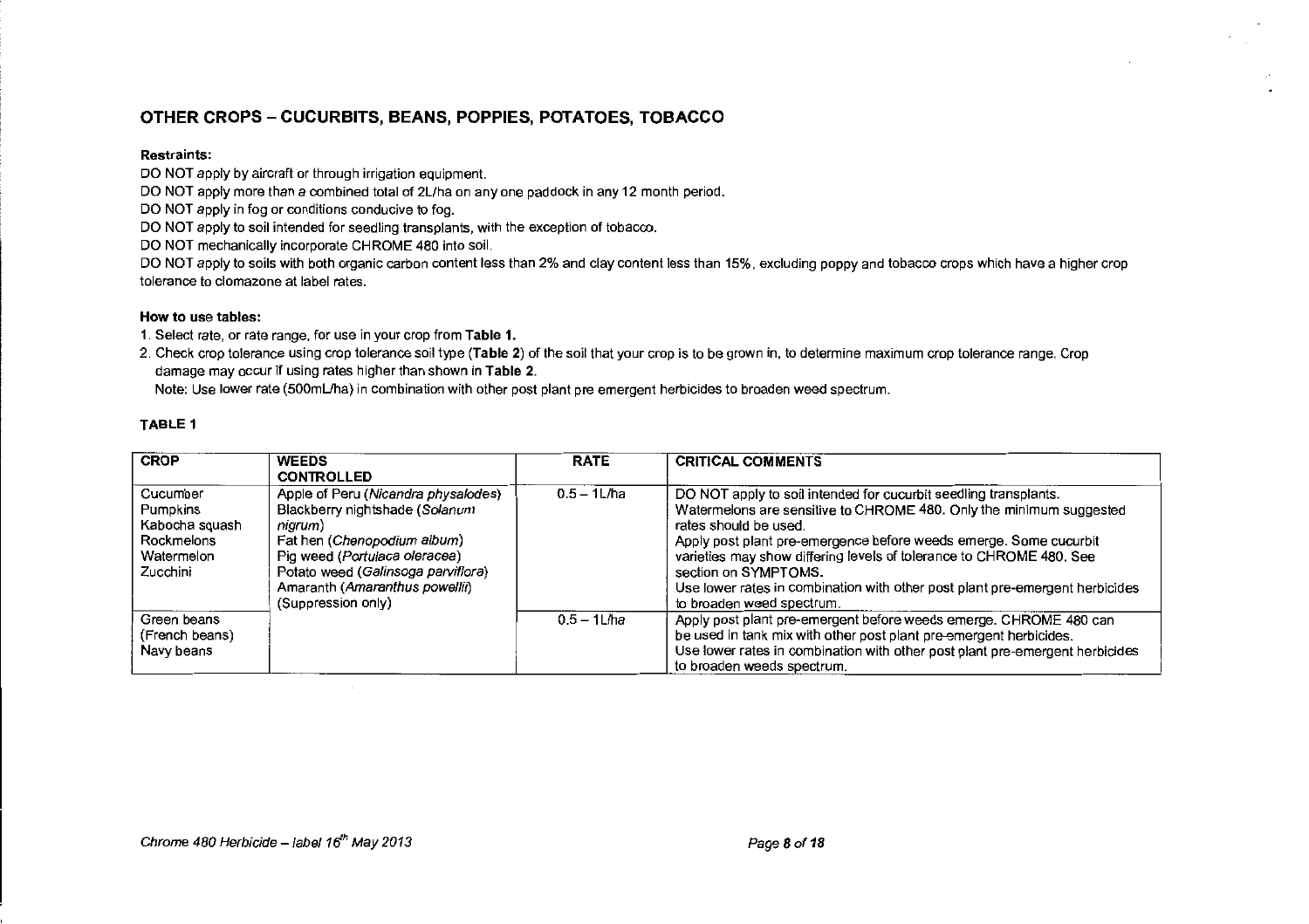| Poppies<br>(Tas only)                                                           |                                                               |                   | Apply post emergence to actively growing weeds as early as the 2 leaf stage<br>of the crop through to the 8 leaf stage. CHROME 480 is compatible with<br>other poppy herbicides. To broaden weed spectrum, CHROME 480 can<br>be used in tank mixes or in a multiple spray strategy with other poppy<br>herbicides. Use higher rates on heavier soil types and lower rates on sandy,<br>low organic matter soils. Use in accordance with advice from contracting<br>Company's Advisory Officers. |
|---------------------------------------------------------------------------------|---------------------------------------------------------------|-------------------|-------------------------------------------------------------------------------------------------------------------------------------------------------------------------------------------------------------------------------------------------------------------------------------------------------------------------------------------------------------------------------------------------------------------------------------------------------------------------------------------------|
|                                                                                 | Amaranth (Suppression only)                                   | $0.5 - 1$ L/ha    | Use the lower rate for small weeds cotyledon to 2 leaf in size. Use the higher<br>rate for high weed pressure or weeds 4-6 leaf in size.                                                                                                                                                                                                                                                                                                                                                        |
|                                                                                 | Fat hen                                                       | $0.5 - 1$ L/ha    | Use the lower rate for small weeds cotyledon to 2 leaf in size. Use the higher                                                                                                                                                                                                                                                                                                                                                                                                                  |
|                                                                                 | Hogweed (Polygonum aviculare)                                 | $0.25 - 0.5$ L/ha | rate for high weed pressure or weeds 2-4 leaf in size.                                                                                                                                                                                                                                                                                                                                                                                                                                          |
|                                                                                 | Stagger weed (Stachys arvensis)                               | $0.5$ L/ha        | Apply at the cotyledon to 4 leaf stage.                                                                                                                                                                                                                                                                                                                                                                                                                                                         |
|                                                                                 | Wild radish (Raphanus raphanistrum)<br>(Suppression only)     | 1L/ha             | Apply at the cotyledon to 4 leaf stage. Useful suppression only may be<br>achieved. If weed population is high or weeds are greater than 4 leaf in size,<br>use a dedicated wild radish herbicide.                                                                                                                                                                                                                                                                                              |
| Potatoes<br>(Tas only)                                                          | Apple of Peru<br>Blackberry nightshade<br>Fat hen<br>Pig weed | $0.5$ L/ha        | Apply CHROME 480 in tank mixes with other post plant pre-emergence<br>herbicides to broaden weed spectrum.<br>Apply post plant pre-emergence before weeds emerge. Do not apply to<br>emerged potatoes as crop injury may occur.                                                                                                                                                                                                                                                                 |
| Tobacco<br>(Transplanted<br>tobacco only. Do<br>not<br>use on seedling<br>beds) | Potato weed<br>Amaranth (Suppression only)                    | 1 - 2L/ha         | Apply pre transplant or up to 7 days post transplant before weeds emerge. If<br>weeds have emerged before application can be made, cultivate shortly before<br>or at the time of treatment, or if prior to planting use in a tank mix with a<br>knockdown herbicide. Use higher rates when weeds pressure is expected or<br>in heavier soil types. Use lower rates on sandy, low organic matter soils.                                                                                          |

 $\cdot$ 

 $\bullet_{\mathbb{Z}_+}$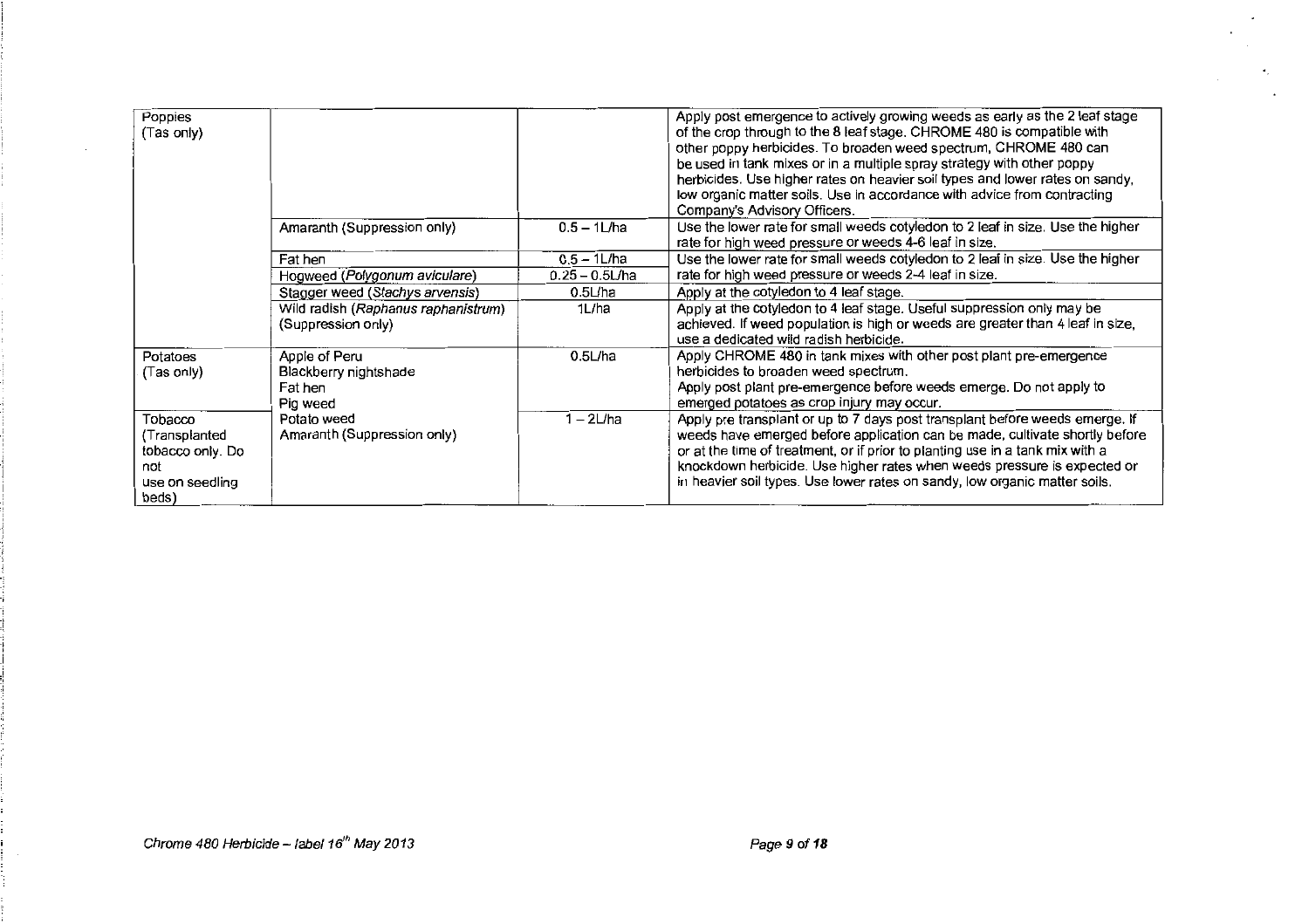TABLE 2 is a crop tolerance calculator for use with all crops with the exception of Poppies and Tobacco which have a higher crop tolerance to clomazone at label rates.

#### TABLE2

|                                                            | <b>Clay Content</b> | <b>Organic Carbon Content</b>      |         |          |       |  |
|------------------------------------------------------------|---------------------|------------------------------------|---------|----------|-------|--|
| Soil Texture                                               |                     | $1\%$                              | 1 - <2% | $2 - 3%$ | >3%   |  |
| Sand, Loamy sand, Silt                                     | <15%                | Only use in poppies and tobacco    |         | 500mL    | 500mL |  |
| Loam, Sandy loam, Silt loam,<br>Sandy clay loam            | $15 - 30%$          | Only use in poppies and<br>tobacco | 500mL   | 500mL    |       |  |
| Sandy clay, Clay loam, Silt clay<br>Ioam, Silty clay, Clay | >30%                | 500mL                              | 500mL   |          |       |  |

# NOT TO BE USED FOR ANY PURPOSE, OR IN ANY MANNER, CONTRARY TO THIS LABEL UNLESS AUTHORISED UNDER APPROPRIATE LEGISLATION.

# WITHHOLDING PERIOD HARVEST: Not required when used as directed.

### GRAZING:

Rice: Do not graze or cut for stock food for 3 months after application. Other crops: Do not graze or cut for stock food until after harvest.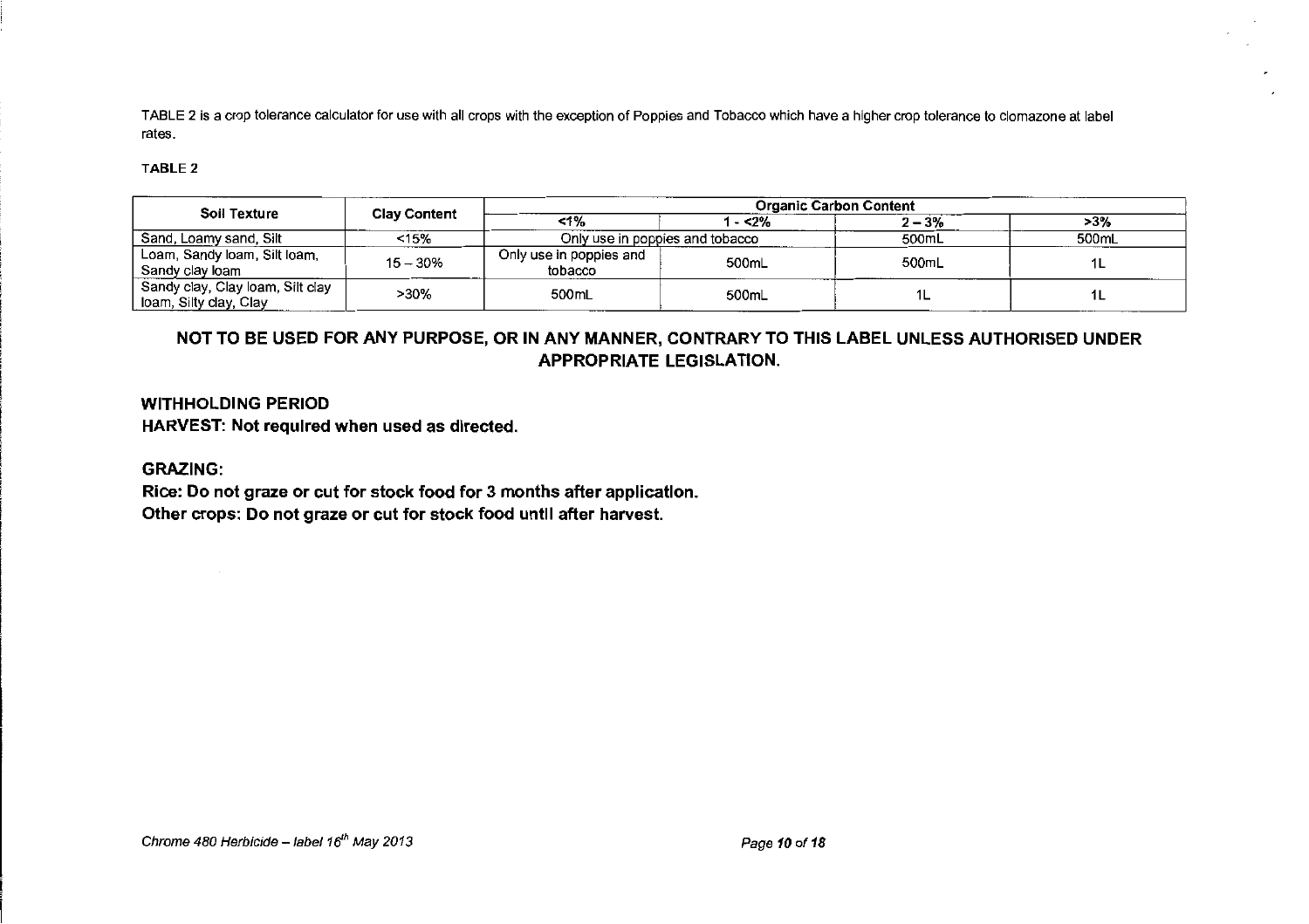# **GENERAL INSTRUCTIONS**

 $\ddotsc$ 

CHROME 480 Herbicide is primarily a short residual herbicide for the control of certain annual weeds. Plant uptake of CHROME 480 occurs through both the roots and the foliage. The movement of the active constituent clomazone within the plant occurs upward and outwards to the leaf. Clomazone is not downward systemic, nor translocated from leaf to leaf. SYMPTOMS

Clomazone, the active constituent in CHROME 480, inhibits the biosynthesis of photosynthetic pigments of both chlorophyll and carotenoids. Accordingly the foliage of susceptible plants show signs of chlorosis (whitening or bleaching), followed by necrosis {browning).

Rice Safety: Transient bleaching of rice seedlings can occur in some circumstances particularly at the higher rates, in situations where rice seedlings protrude above the water level at time of application, and leaves are directly contacted by the concentrated emulsion or if the rice plant is under stress eg slime, salty soils or cold, deep water. In most cases seedlings usually recover rapidly. The variety Illabong is especially susceptible to bleaching. DO NOT apply to the variety lllabong established by the following methods- drill, sod or dry broadcast sown prior to penmanent flood water.

In cold conditions, the life of CHROME 480 in water can be extended which may increase the likelihood of bleaching in sensitive varieties. Under these conditions use the minimum rate specified for the crop growth stage.

DO NOT apply high label rates (above 500mUha) on light-textured soils and/or soils with low organic carbon content as severe crop injury may result.

Cucurbits. Beans. Poppies. Potatoes & Tobacco: In some situations, one or more of the following conditions such as; higher use rates, sandy soils, soils of low organic matter, or soils of low pH, may cause an increase in the activity of CHROME 480 and crop damage may occur. Do not apply CHROME 480 on to soils with both organic carbon content less than 2% and clay content less than 15%, excluding poppy and tobacco crops. Some crop varieties may show differing levels of tolerance to CHROME 480. It is recommended to test on a small area to ensure tolerance is acceptable before adoption on a wider scale. For more specific information consult with your local dealer.

# **COMPATIBILITY**

CHROME 480 may be tank mixed with other post plant pre-emergence herbicides to broaden the weed control spectrum compared to products applied alone.

Rice: CHROME 480 is compatible with the herbicides Ordram\*, Sinmosa 250 (paraquat), Slam\*, Saturn\*, Bensulfuron 600, Taipan\*, Viper\* and the insecticides Mascot Duo\* and chlorpyrifos. Poppies: CHROME 480 is compatible with Asulox\*, Brodal\* and Frontier\*. CHROME 480 is not compatible with Tramat\* and efficacy can be reduced in tank mixes using Fluroxypyr 200. Other herbicide combinations should be used with caution and in accordance to advice from contracting Company's Advisory Officers.

Other Crops: When tank mixing with other herbicides (eg. Frontier\*) refer to both product labels to ensure use patterns are compatible ie. post plant pre-emergence and observe all application precautions, rotational guidelines and replanting instructions of each product label.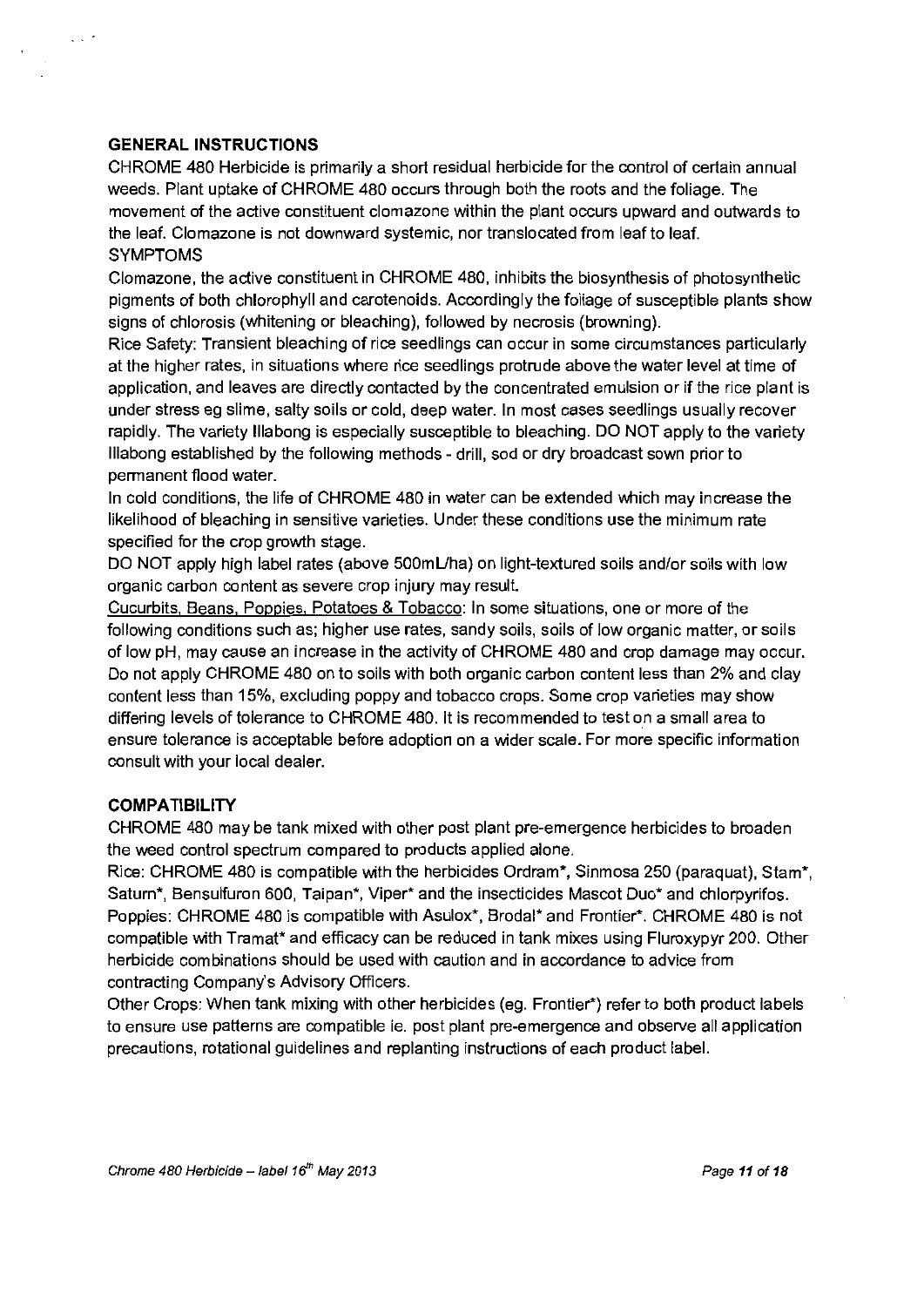# **RESISTANT WEEDS WARNING GROUP GET HERBICIDE**

CHROME 480 Herbicide is a member of the lsoxazolidinones group of herbicides. The product has the inhibitors of carotenoid biosynthesis mode of action. For weed resistance management, the product is a Group Q Herbicide.

Some naturally occurring weed biotypes resistant to the product and other Group Q herbicides may exist through normal genetic variability in any weed population. The resistant individuals can eventually dominate the weed population if these herbicides are used repeatedly. These resistant weeds will not be controlled by this product or other Group Q herbicides. Since the occurrence of resistant weeds is difficult to detect prior to use, Sinon Australia Ply Limited accepts no liability for any losses that may result from the failure of this product to

control resistant weeds.

# **MIXING**

Add half the required volume of water in spray tank and start agitation. If tank mixing, the correct order of addition is Wettable Powders or Water Dispersible Granules first, Liquid Suspensions (i.e. Flowables) next, followed by Soluble Concentrates and CHROME 480 and other Emulsifiable Concentrates last. Add remainder of water to tank and maintain good agitation at all times until spraying is completed.

# **APPLICATION- Rice**

Inappropriate application techniques can result in highly visible symptoms of spray drift. CHROME 480 can be applied:

- prior to permanent water by ground boom spray only, and
- to permanent water by drip applicator at inundation of the permanent flood water, or by SCWIIRT application direct to the water surface of permanently flooded bays, via a properly equipped and calibrated ground sprayer, helicopter or fixed wing aircraft fitted with a Bickley boom.

Refer to the following relevant sections for more detailed information for application on rice. **Application prior to permanent water:** Always apply CHROME 480 with either Sinmosa 250 or with Stam\* as per the Critical Comments. Apply as a broadcast spray with boom height no greater than 60cm above the target. USE ONLY nozzles that the nozzles' manufacturer has rated to deliver a MEDIUM or larger droplet size category as referenced to ASAE S572 or BCPC.

To minimise off-target movement use the lowest pressure and boom height that provides uniform coverage using 100- 150 litres per hectare. Do not apply to wet soils or wet plants. Do not spray within 100 metres of residential or industrial properties or homes on neighbouring properties.

Application at inundation: For drip treatment, dilute CHROME 480 at the ratio of 3 litres to 17 litres of clean tap water and apply this solution at a rate of 4Uha. A constant head siphon with a single CP4916 TeeJet flow regulator fitted with a disk orifice plate is recommended to apply the drip treatment into the floodwater at inundation. Refer to a CHROME 480 calibration chart to guide selection of the appropriate orifice plate.

The preferred method of inundation is to drip into individual bays or by a back fill system utilising a side channel, rather than top filling or flooding through the upper bays.

**Application into permanent water-** primer treatment in a split application: It is essential that both the 1st and 2nd applications are applied. The 1st (pre-sowing) application suppresses Chrome 480 Herbicide – label 16<sup>th</sup> May 2013 **Page 12 of 18** Page 12 of 18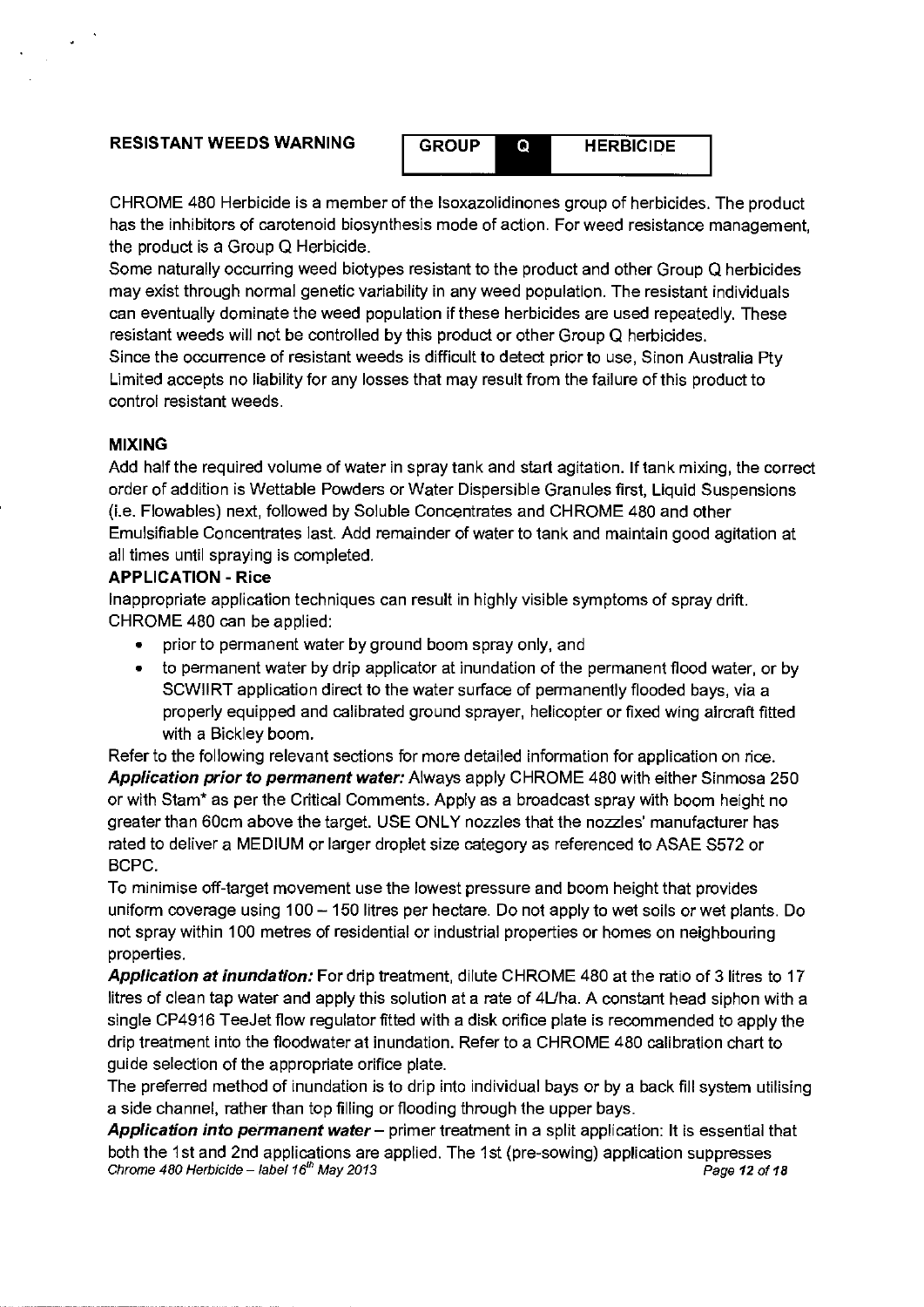weed germinations allowing the rice to develop to the secondary root stage at which time the 2nd (post-sowing) application is required for the control of emerging weeds, completing the herbicide program. If one application is applied without the other the technique will result in unsatisfactory weed control. For the 1st application follow the application directions in the section Application into permanent water - single application.

**Application into permanent water-** single application: Apply by the SCWIIRT method using a tractor, 4 wheel agricultural motorbike, helicopter or fixed wing aircraft fitted with a Bickley boom. Apply to flood water from pre-sowing, up to the 2 leaf rice stage. Because of the

solubility of clomazone and redistribution in water, CHROME 480 does not need to be applied right to the edges of the bay.

Ground / helicopter application: Dilute the required amount of CHROME 480 in water (5 to 10 litres/ha) and apply to flooded bay at a distance of 20 to 30 metres between runs. Position dripper nozzles no more than 50cm from the water surface and maintain pressure at or below 200kPa (30 PSI or 2 bar).

Fixed wing (Bickley boom) application: CHROME 480 must only be applied from a fixed wing aircraft fitted with a Bickley boom which comprises the following:

Two nozzles mounted on droppers, one either side with droppers positioned just outside the first boom hanger  $(28 - 35\% \text{ of wingspan});$ 

Dropper length approximately 40-60cm or lower below the trailing edge of the wing; Solid stream nozzles with bore sufficient to apply desired volume at a pressure of 240 to 31 OkPa (35 to 45 PSI);

Nozzles orientated rearwards and parallel to the airstream;

Check valves (Spraying Systems diaphragm type 12328, %inch) located behind nozzle to eliminate "trailing" after shut off;

Spray at a maximum wheel height of 2m above the field surface.

Swath widths of approximately 25m are recommended.

Dilute the required amount of CHROME 480 in water ( 10 to 20 litres/ha) add 41-A spray drift retardant at the rate of 60g per 100 litres of spray solution and apply to flooded bay. Before commencing aerial application to contoured bays evaluate the layout of the bays to be treated and select the optimum flight pattern to ensure all bays receive the recommended rate of CHROME 480.

# **APPLICATION- Cucurbits, Beans, Poppies, Potatoes & Tobacco**

When using CHROME 480 as a post plant pre-emergence herbicide all emerged weeds should be controlled by application of a non-selective, non-persistent herbicide or by tillage. The soil surface should be free of large clods of soil that might protect weed seedlings during emergence. Best weed control is achieved when overhead irrigation is used to grow the crop. CHROME 480 should not be mechanically incorporated into the soil as unacceptable crop injury and variable weed control may occur. When using CHROME 480 as a post emergence herbicide, ensure weeds are young and actively growing.

Inappropriate application can result in highly visible symptoms of spray drift. CHROME 480 can be applied as a broadcast or banded application. Use conventional sprayers with either mechanical or by-pass agitation. USE ONLY nozzles that the nozzles' manufacturer has rated to deliver a MEDIUM or larger droplet size category as referenced to ASAE S572 or BCPC. Spray equipment should be properly calibrated to ensure correct application. To minimise off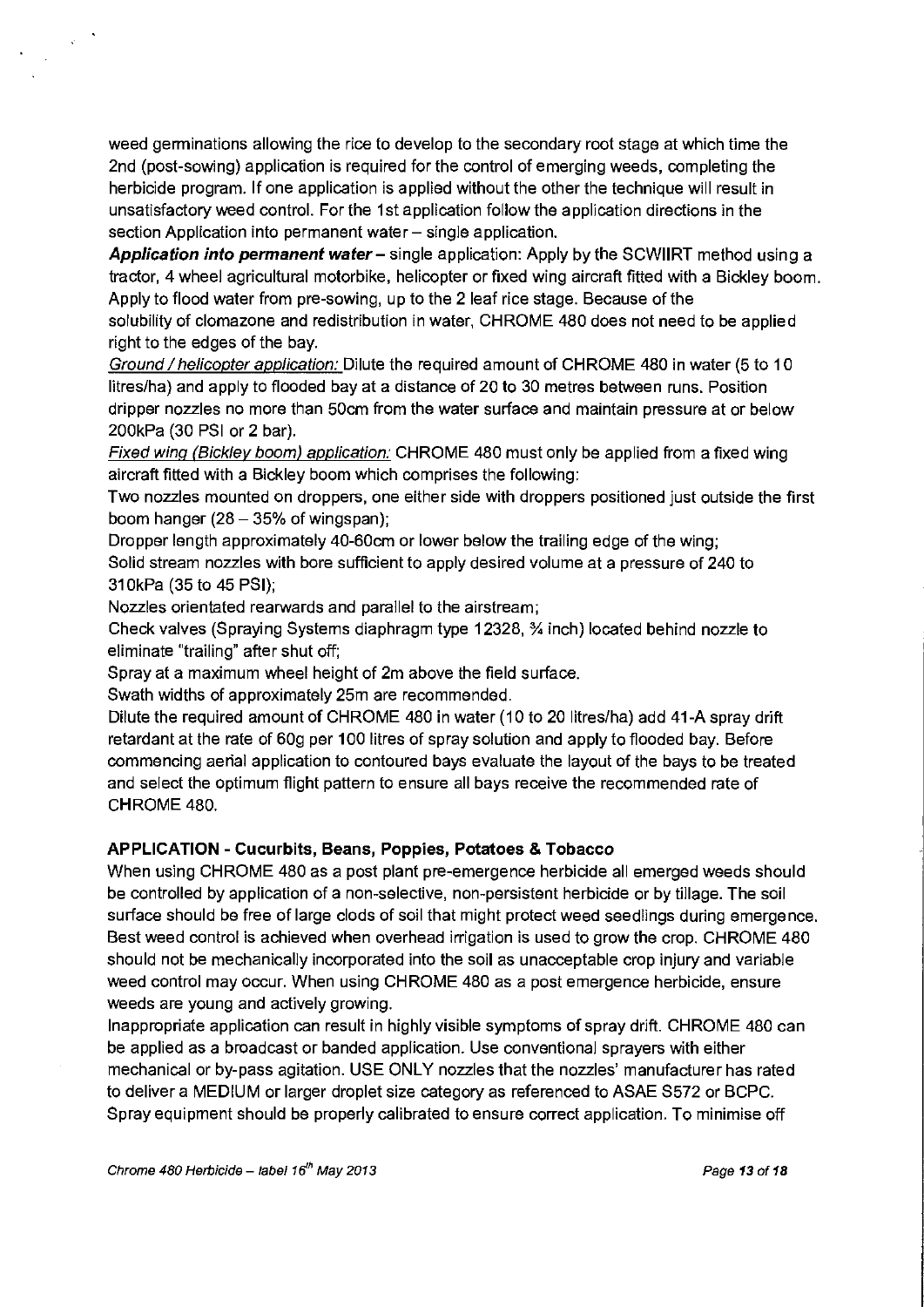target movement use the lowest pressure and boom height which provides uniform coverage, using 150 to 400 litres per hectare. Do not apply to very wet soils or soils with a rough surface. **Band spray rate:** The rate of CHROME 480 for band spraying per hectare of crop is calculated from the broad area rates as follows:

Band width (em)

-----------------------X Broadcast rate (L) = Band rate (L) per hectare of crop for band spraying Row spacing (em)

# **WATER MANAGEMENT IN RICE CROPS**

**Application prior to permanent water in drill and sod sown rice:** Refer to the Critical Comments for more detailed information.

**Application to permanent water:** It is essential to prevent water movement for at least 3 days after treatment of CHROME 480. Floodwater must cover all ground to a sufficient depth at application to maintain water cover until water can be added after the 3 day period. Water levels should then be restored and a continuous uniform depth maintained to assist in weed control. For best results when applying by SCWIIRT, lock up bays prior to application to cease water movement.

Do not drain rice water into regional drains within the withholding period, after CHROME 480 or CHROME 480 tank mix application (minimum 28 days for Taipan\*), as defined by the Local Irrigation Authority and/or the NSW Environment Protection Authority or for 10 days, whichever is the greater.

# **CROP ROTATION RECOMMENDATIONS**

CHROME 480 treated area may be replanted to any of the specified crops after the interval indicated in the following table. Refer to tank mix partner labels for their specific intervals.

| millillialli Recropping intervals for Orlitomic 400    |                                                              |                             |                                                                                         |                                                                                   |                                                                                   |                 |  |  |
|--------------------------------------------------------|--------------------------------------------------------------|-----------------------------|-----------------------------------------------------------------------------------------|-----------------------------------------------------------------------------------|-----------------------------------------------------------------------------------|-----------------|--|--|
| Minimum Recropping INTERVAL (months after application) |                                                              |                             |                                                                                         |                                                                                   |                                                                                   |                 |  |  |
| Rate                                                   | 0                                                            | 3                           | 6                                                                                       | 9                                                                                 | 12                                                                                | 15              |  |  |
| 600mL/ha or<br>less                                    | Poppies<br>Potatoes<br>Cucurbits<br>Beans<br>Tobacco<br>Rice |                             | <b>Barley</b><br>Oats<br>Wheat<br>Luceme<br>Rye grass<br>Onions<br>Canola<br>Sub-clover | All other crops                                                                   |                                                                                   |                 |  |  |
| $1.0$ L/ha                                             | Potatoes<br>Cucurbits<br>Beans<br>Tobacco<br>Rice            | Poppies                     |                                                                                         | Barley<br>Oats<br>Wheat<br>Lucerne<br>Rye grass<br>Onions<br>Canola<br>Sub-clover | All other crops                                                                   |                 |  |  |
| 2.0L/ha                                                | Cucurbits<br>Beans<br>Tobacco                                | Potatoes<br>Poppies<br>Rice |                                                                                         |                                                                                   | Barley<br>Oats<br>Wheat<br>Lucerne<br>Rye grass<br>Onions<br>Canola<br>Sub-clover | All other crops |  |  |

# **Minimum Recropping Intervals for CHROME 480**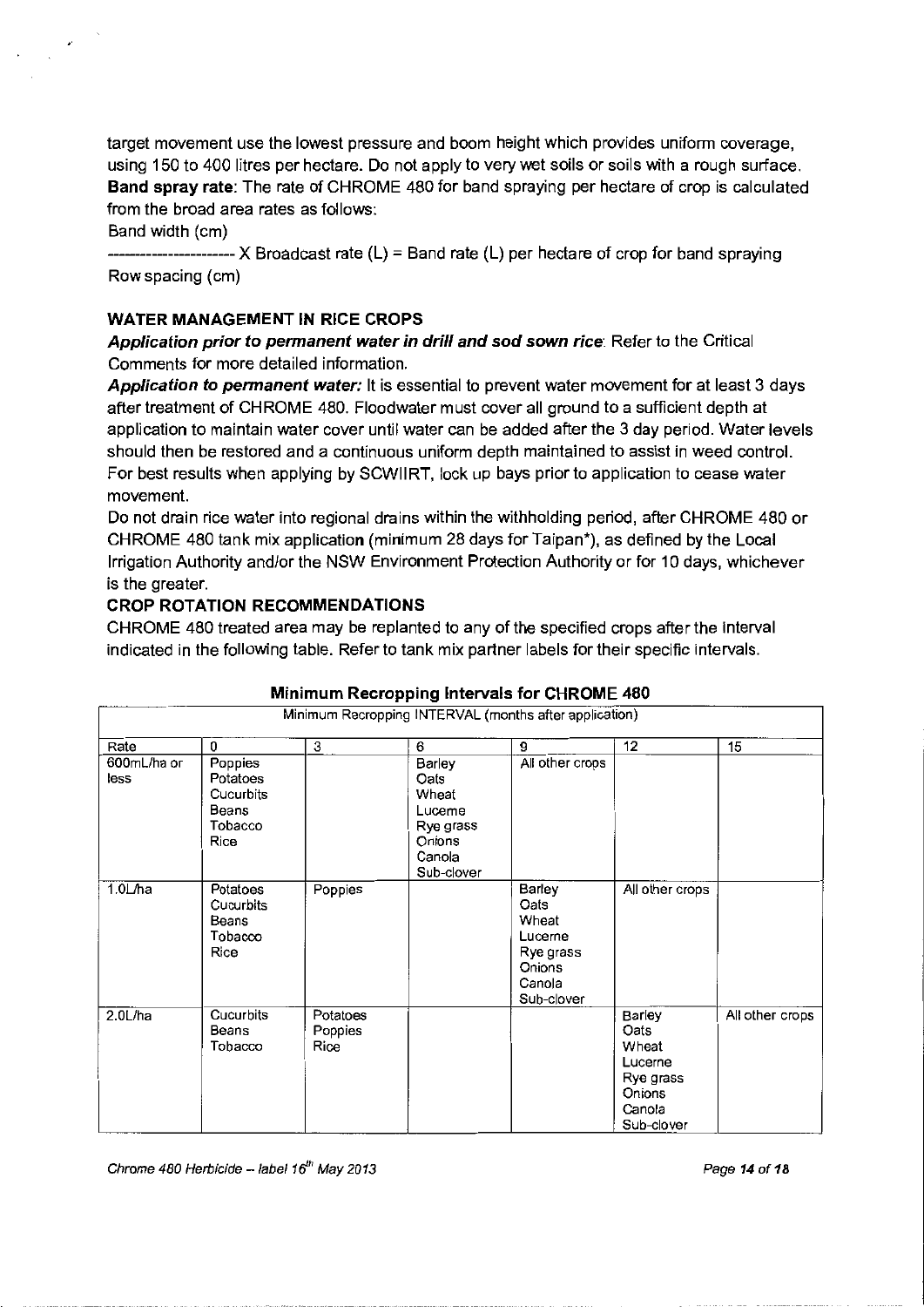Tolerance of other crops (grown through to maturity) should be determined on a small scale before sowing into larger areas.

Cover crops however may be planted anytime but stand reductions may occur in some areas. Do not graze cover crops, or harvest them for food or feed.

**Replanting:** If initial seedlings fail to produce a stand, the crop may be replanted in fields treated with CHROME 480 alone. Do not retreat field with a second application of CHROME 480. Do not replant treated fields with any crop at intervals, which are inconsistent with the rotational crop guidelines on this label. When tank mixing observe all application precautions, rotational guidelines and replanting instructions of each product label.

# **PROTECTION OF CROPS, NATIVE AND OTHER NON-TARGET PLANTS**

DO NOT apply under meteorological conditions or from spray equipment, which could be expected to cause spray drift onto nearby susceptible plants (including residential and other gardens), adjacent crops, crop lands or pastures.

# **OFF TARGET WHITENING**

CHROME 480 can cause whitening of sensitive plants (ie. some species of trees, shrubs, ornamentals, agronomic crops, vines and fruits and vegetables) either by spray drift or by volatilisation following product dilution. The effects may last a few weeks and plants usually grow out of it with no long term effect. The application and recommendations for the use of this product should be undertaken only by persons adhering to the following requirements. **Rice:** 

This phenomenon is unlikely to occur following application into permanent water in rice. However drift could occur following aerial application through the Bickley boom or by ground application when used prior to permanent water. The following general steps should be taken to minimise the likelihood of this whitening occurring: -refer to the specific use patterns for more detailed recommendations.

# **General:**

1. Ensure that when the product is being diluted prior to application that it is done away from desirable plants such as roses, ornamentals and vines.

2. DO NOT empty or clean application equipment near homes or sensitive plants.

3. Remove contaminated clothing before entering areas where sensitive plants exist e.g. homes, nurseries or green houses.

4. Apply only with calibrated equipment.

5. DO NOT apply with a boom spray except when applying as per the Application prior to permanent water: situation.

# **Application prior to permanent water:**

1. Do not spray within 100 metres of residential or industrial properties or homes on neighbouring properties.

2. Do not apply by air.

3. Apply only with calibrated equipment.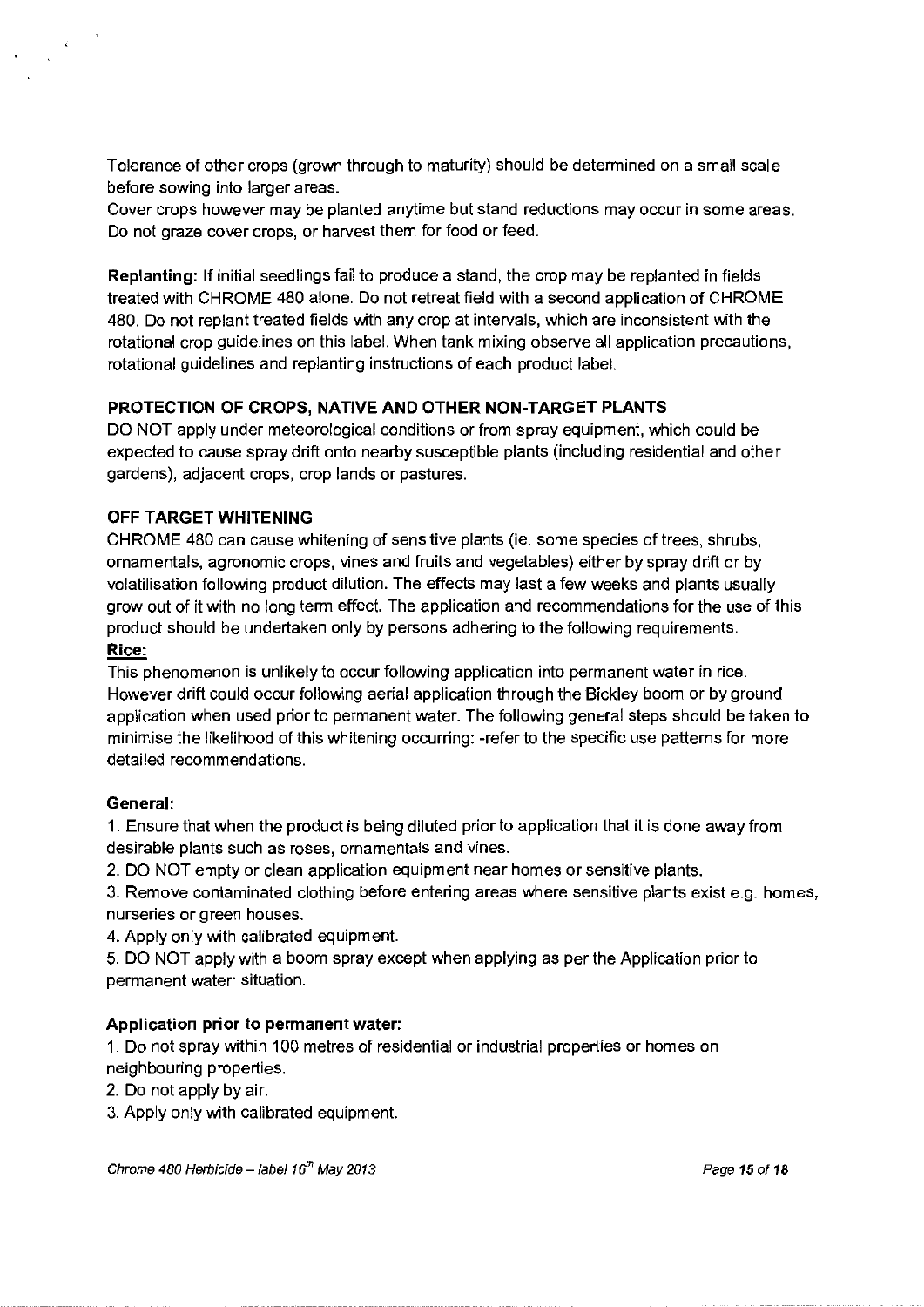4. Apply as a broadcast spray with boom height no greater than 60cm above the target. USE ONLY nozzles that the nozzles' manufacturer has rated to deliver a MEDIUM or larger droplet size category as referenced to ASAE 8572 or BCPC.

5. Apply to dry soils in 1 00-150L water per hectare.

6. Do not apply to wet soils and/or wet plants.

# **Application to permanent water:**

 $\cdot$   $\cdot$ 

1. Apply only with calibrated equipment.

2. Refer to Application section for specific details. Apply as a drip at inundation using a constant head siphon or

3. Apply to flooded bays using the standard SCWIIRT method by tractor, 4 wheel agricultural motorbike or helicopter using 5-10 litres of water per hectare or

4. Apply as an aerial SCWIIRT method by fixed wing aircraft fitted with a Bickley boom, using 10 to 20 litres of water per hectare. For application by fixed-winged aircraft only use the Bickley boom SCWIIRT method.

5. Bays should always be sprayed downwind from susceptible crops or properties or environmentally sensitive areas.

6. Do not spray within 300m upwind or 50m downwind of susceptible crops or properties or environmentally sensitive areas.

7. Do not spray right to ends and sides of bays to be treated.

8. Ensure nozzles are shut off before leaving last bay to be treated.

# **Cucurbits, Beans. Poppies, Potatoes & Tobacco:**

Precautions to be taken to minimise potential off-target effects:

1. DO NOT spray within 100 metres of residential or industrial properties or homes on neighbouring properties.

2. Where it is proposed to spray within 100 metres of a neighbouring property which is used for primary production, the owner of the property must be given written notice of the intention to spray and information which includes the name of the product being sprayed and its effects on susceptible plant species.

3. Ensure that when the product is being diluted prior to application that it is done away from desirable plants such as roses, ornamentals and vines.

4. DO NOT empty or clean application equipment near homes or sensitive plants.

5. DO NOT apply by aircraft, or through irrigation equipment.

6. Remove contaminated clothing before entering areas where sensitive plants exist e.g. homes, nurseries, green houses and other crops.

# **Application equipment / calibration:**

Use coarse nozzles with pressure not exceeding 35PSI/250kPa (2.5 bar) with boom height no higher than 60cm above the target.

Apply only with calibrated equipment.

# **Minimisation of product volatilisation:**

Apply to dry soils in 150-400L water per hectare. DO NOT apply to wet soils or wet plants. DO NOT spray poppy crops beyond the 8 leaf stage.

Chrome 480 Herbicide -- label 16<sup>th</sup> May 2013 **Page 16of 18** Page 16 of 18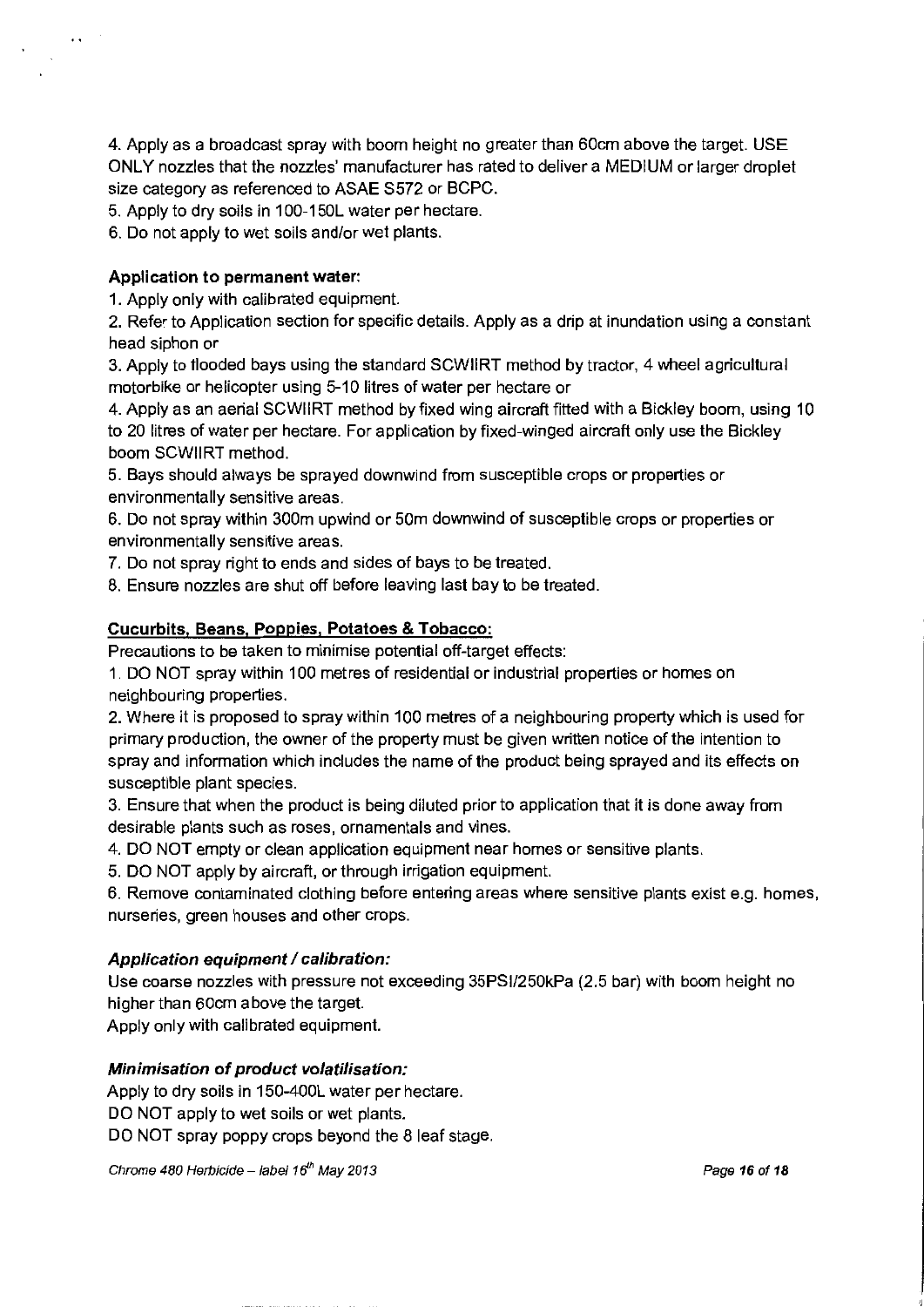DO NOT apply in wind gusts over 12km/hr or when weather conditions favour the formation of inversion layers.

Weather resulting in warm, high moisture soils increases the volatility potential of CHROME 480. Sunlight may also heat the soil surface, evaporating soil moisture and causing an inversion effect. This inversion effect causes the product to move to the soil surface where it is more subject to volatilisation.

DO NOT apply in fog or conditions conducive to fog.

# **PROTECTION OF WILDLIFE, FISH, CRUSTACEANS AND ENVIRONMENT**

DO NOT contaminate streams, rivers or waterways with CHROME 480 or used containers. **DO NOT DRAIN RICE WATER INTO REGIONAL DRAINS WITHIN THE WITHHOLDING PERIOD, AFTER CHROME 480 OR CHROME 480 TANK MIX APPLICATION (MINIMUM 28 DAYS FOR TAIPAN\*), AS DEFINED BY THE LOCAL IRRIGATION AUTHORITY AND/OR THE NSW ENVIRONMENT PROTECTION AUTHORITY OR FOR 10 DAYS, WHICHEVER IS THE GREATER.** 

### **STORAGE AND DISPOSAL**

DO NOT store near (or allow to contact) fertilisers, fungicides or pesticides. Store in the closed, original container in a well ventilated area, as cool as possible. Do not store for prolonged periods in direct sunlight. Store in a locked room or place away from children, animals, food, feed stuffs, seed and fertilisers.

**Spillage-** In case of spillage, confine and absorb spilled product with absorbent material such as sand, clay or cat litter. Dispose of waste as indicated below or according to Australian Standard 2507- Storage and Handling of Pesticides. Do NOT allow spilled product to enter sewers, drains, creeks or any other waterways.

#### **1 - 20L Containers:**

Triple or preferably pressure rinse empty containers before disposal. Add rinsings to spray tank. Do not dispose of undiluted chemicals on site. If recycling, replace cap and return clean containers to recycler or designated collection point. If not recycling, break, crush or puncture and deliver empty packaging for appropriate disposal to an approved waste management facility. If an approved waste management facility is not available bury the empty packaging 500 mm below the surface in a disposal pit specifically marked and set up for this purpose clear of waterways, desirable vegetation and tree roots, in compliance with relevant Local, State or Territory government regulations. Do not burn empty containers or product.

#### **100 and 11 OL, 1 OOOL Containers:**

Empty containers fully into application equipment. Close all valves and return to point of supply for refill or storage.

# **SAFETY DIRECTIONS**

Harmful if inhaled or swallowed. Will irritate the eyes and skin. Avoid contact with eyes and skin. Do not inhale vapour. When opening the container and preparing spray, wear cotton overalls buttoned to the neck and wrist (or equivalent clothing), elbow length nitrile gloves and face shield or goggles. When using the prepared spray, wear cotton overalls buttoned to the neck and wrist (or equivalent clothing) and elbow length nitrile gloves. If product in eyes, wash it out immediately with water. Wash hands after use. After each day's use, wash gloves, face shield or goggles and contaminated clothing.